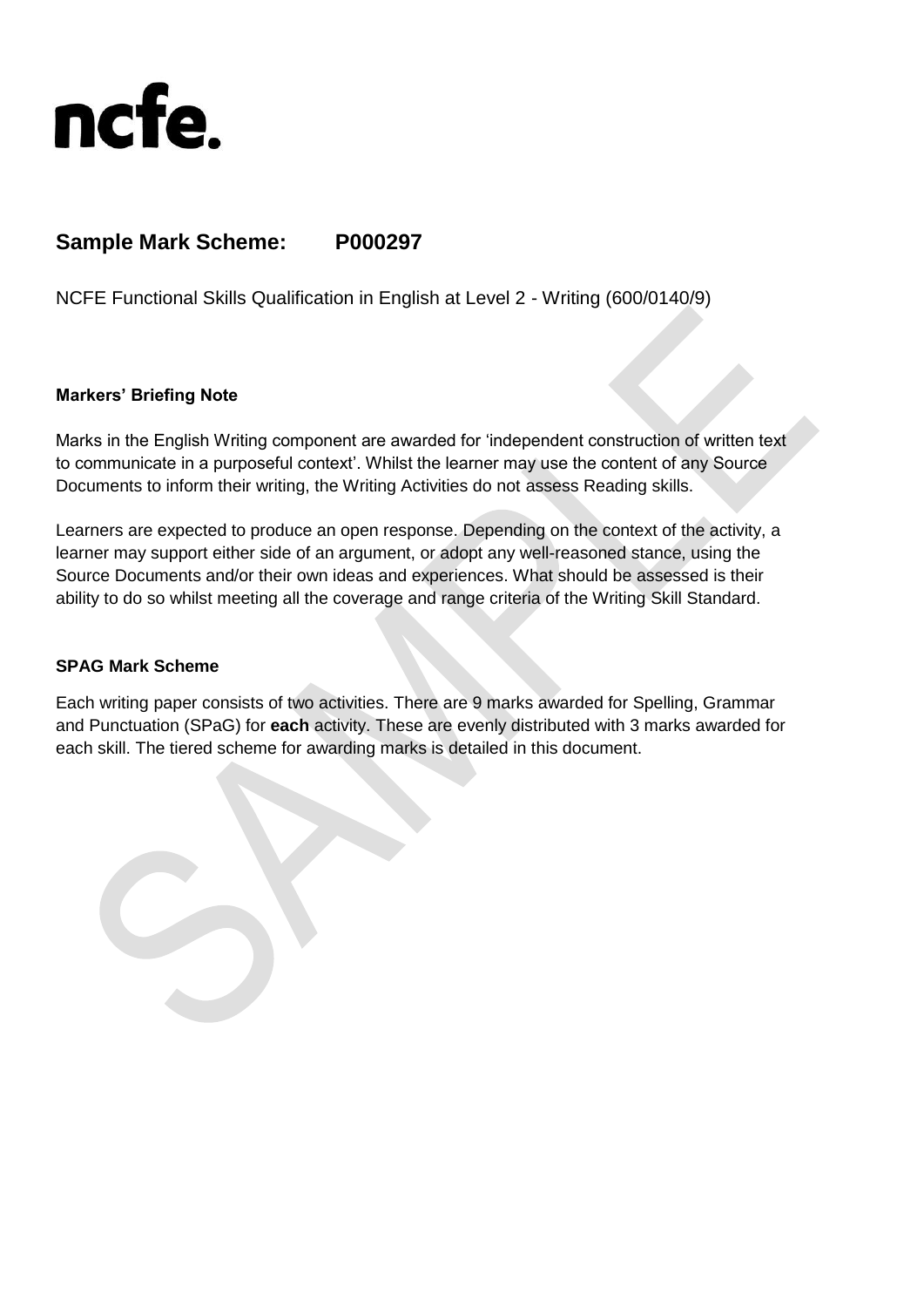| <b>Activity 1:</b><br>Write an article.                                                                                                                                                                                                                                                                                                                                                                                                                                                                                                    | <b>Marks</b> | <b>Coverage and Range</b>                                                                                                                                                                                           |  |
|--------------------------------------------------------------------------------------------------------------------------------------------------------------------------------------------------------------------------------------------------------------------------------------------------------------------------------------------------------------------------------------------------------------------------------------------------------------------------------------------------------------------------------------------|--------------|---------------------------------------------------------------------------------------------------------------------------------------------------------------------------------------------------------------------|--|
| <b>Content:</b><br>The article should:<br>explain why the learner is writing 1 mark<br>$\bullet$<br>give a clear description and explanation of the vandalism incident, including what<br>$\bullet$<br>happened, a call for action and a plan for preventing it happening again:<br>1 mark for a simple explanation with generic reasons<br>2 marks for a full explanation with justified reasons<br>3 marks for a fully comprehensive response.<br>Award an additional mark for a very persuasive/convincing article. 1 mark<br>$\bullet$ |              | 2.3.1<br>Present information/ideas concisely,<br>logically, and persuasively<br>2.3.2<br>Present information on complex<br>subjects clearly and concisely                                                           |  |
| Format, Style and Structure:<br>Award 1 mark for each of the following, up to a maximum of 6 marks<br>The article should:<br>include an appropriate headline<br>$\bullet$<br>have a clear structure with writing organised into meaningful paragraphs<br>use complete and complex sentences to convey thoughts and ideas<br>$\bullet$<br>give a clear sense of purpose<br>٠<br>employ language, tone and register suitable for the audience<br>use a persuasive style of language that actively engages readers.                           |              | 2.3.3<br>Use a range of writing styles for<br>different purposes<br>2.3.4<br>Use a range of sentence structures,<br>including complex sentences, and<br>paragraphs to organise written<br>communication effectively |  |

### **Notes concerning Spelling, Punctuation and Grammar (SPaG)**

- Learners must write a minimum of 150 words at Level 2, otherwise they will not be considered for the **full** 9 SPaG marks. Examiners should use their judgement, though. For example, a poor SPaG response under 150 words should not be granted more than 3 overall, whereas an answer which is marginally under 150 words but is good on SPaG may be awarded 6 as a maximum.
- Examiners are discouraged from focusing on the negatives in relation to SPaG, such as the number of errors. Although important, examiners are encouraged to give priority to the positive elements.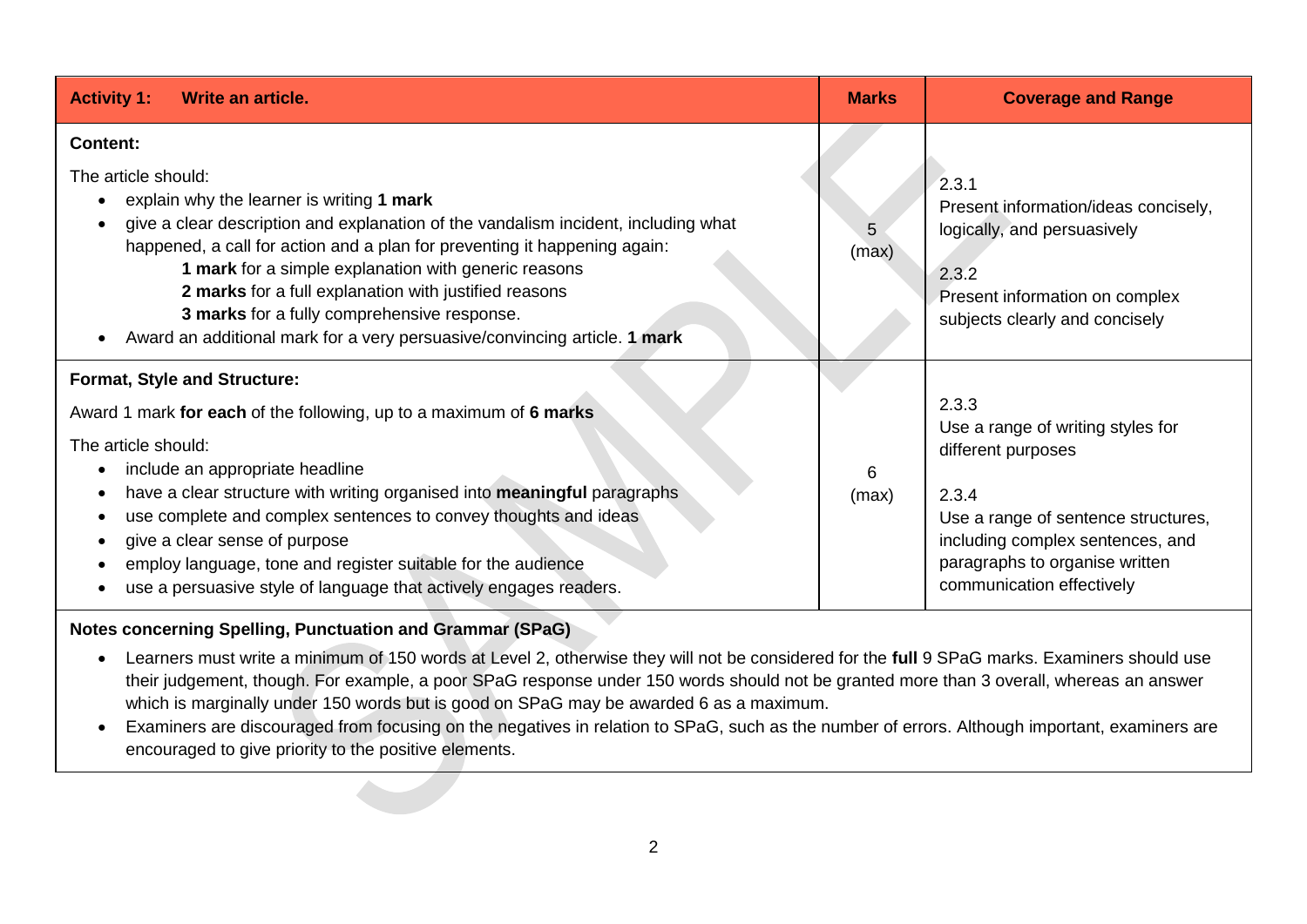## **Spelling**

What's expected at Level 2?

A learner is expected to correctly spell words used most often in work, studies and daily life, including irregular words and familiar technical words, such as:

- possessive pronouns: *their, theirs, your, yours, my, mine*
- tricky prefixes: *auto-, bi-, trans-, tele-, circum-*
- words using the *–ing, -ed, –ful or –less* suffixes: wonderful, exciting, interesting, characterless, populated, inhabited
- words containing a silent *k* or *w*: *know, knowledge, write, wrong, wreck*
- confusing pairs: *are/our, of/off, quite/quiet*
- *oi* or *oy* confusions: *noisy, toilets, spoilt, enjoy, annoying, joy*
- plurals ending in *s, sh, ch and x: addresses, watches, complexes, approaches, reaches, branches, benches*
- common irregular plurals: *children, crises, people*
- irregular/commonly misspelled words: *acceptable, occasionally, definite*
- words ending in the *–ible*, or *–able* suffixes: *available, desirable, horrible, incredible, responsible, visible, acceptable*
- irregular plurals: *bases, analyses, radius, oasis*.

Learners should also be able to spell Level 1 words correctly, such as:

- helping verbs, like *would*, *should*, *could*
- two-syllable words with double consonants: *common*, *kettle*
- words using suffixes: *–ly, -er, -age* -al, -ary, -ship, -ness, -ible, -able, -tion, -sion: *sincerely, definitely*
- homophones: *four/for, were/we're, sea/see*
- single vowels plus consonant: *adventure, tickets*
- two different vowels in the middle of a word: *social, leave, await*
- unstressed vowels: *separate, restaurant, interesting*
- *ie* or *ei* confusions*: receive, believe*
- pluralised words ending in *y, f, fe* or *o: babies, halves, potatoes.*

2.3.6i

Ensure written work is fit for purpose and audience, with accurate spelling that support clear meaning in a range of text types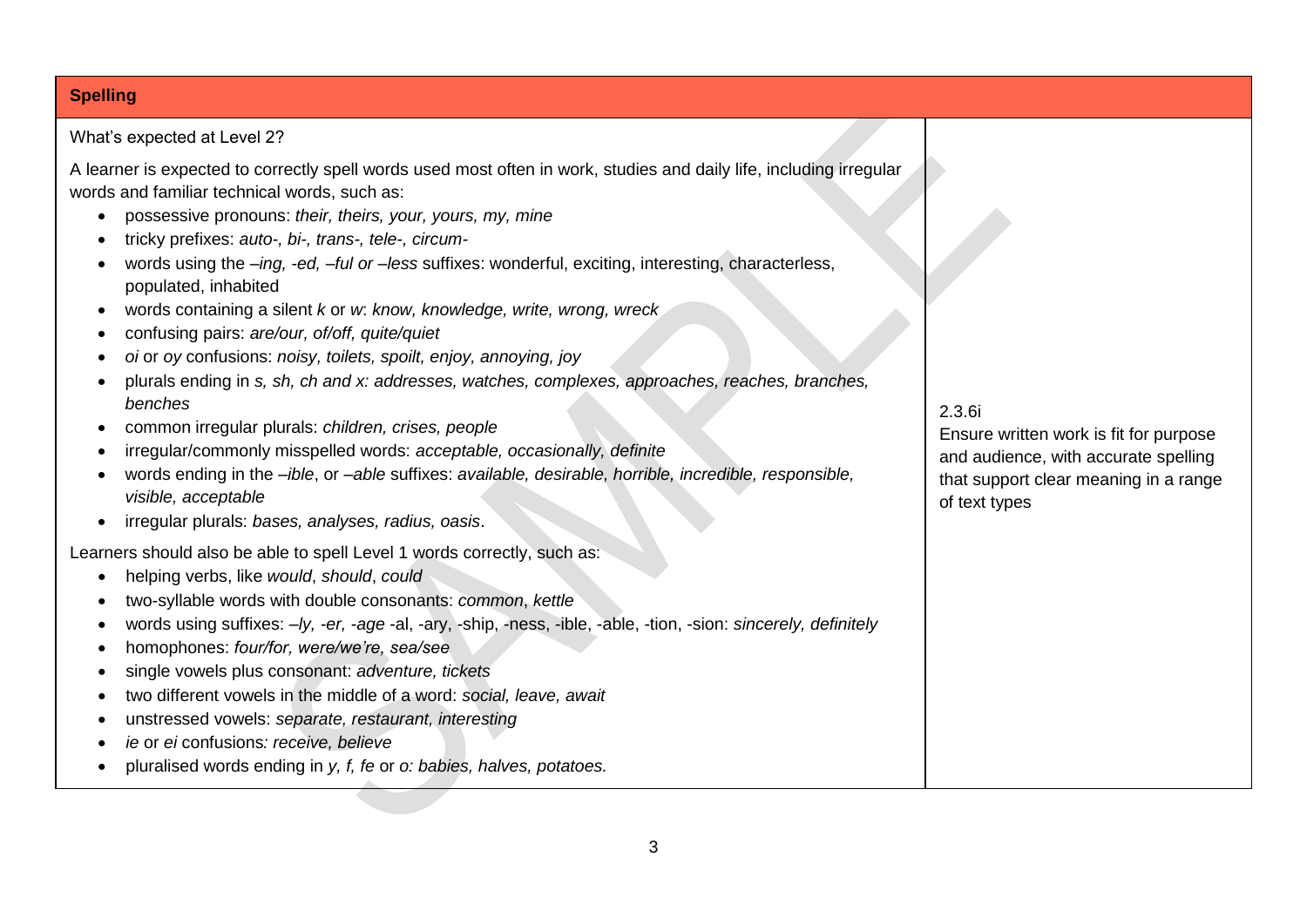| All words provided in the assessment should be spelled accurately. The same spelling error repeated is<br>counted as one error.                                                                                                                                                                                                                                                                                                       |                                                                                                |  |
|---------------------------------------------------------------------------------------------------------------------------------------------------------------------------------------------------------------------------------------------------------------------------------------------------------------------------------------------------------------------------------------------------------------------------------------|------------------------------------------------------------------------------------------------|--|
| <b>Statement</b>                                                                                                                                                                                                                                                                                                                                                                                                                      | <b>Score</b>                                                                                   |  |
| Accurate spelling throughout, including some uncommon words, words with complex sound/symbol<br>relationships and words with unstressed syllables. Possessive pronouns are spelled accurately. Meaning is<br>always clear. Errors stand out as one-off slips and are not repeated.                                                                                                                                                    | 3                                                                                              |  |
| Spelling invariably correct, including some ambitious words. All Level 1 words should be spelled accurately.<br>There will be some errors which may be repeated. Meaning is clear.                                                                                                                                                                                                                                                    | $\overline{2}$                                                                                 |  |
| Correct spelling of simple, everyday words, including some plurals, simple homophones and simple suffixes but<br>there will be frequent errors here, as well as in more complex words. These errors are usually repeated.                                                                                                                                                                                                             |                                                                                                |  |
| Some attempt to spell very simple, everyday words correctly, but there will be frequent errors and<br>inconsistencies, usually in every sentence. More complex words are unlikely to be attempted but, if they are,<br>they are likely to be spelled incorrectly. Errors may affect meaning                                                                                                                                           | 0                                                                                              |  |
| <b>Punctuation</b>                                                                                                                                                                                                                                                                                                                                                                                                                    |                                                                                                |  |
| What's expected at Level 2?<br>The correct use of the full range of punctuation is expected at this level: capital letters, full-stops, question<br>marks, exclamation marks, commas, abbreviation and possessive apostrophes, colons, semi-colons and<br>speech marks.                                                                                                                                                               | 2.3.5<br>Punctuate written text using commas,<br>apostrophes and inverted commas<br>accurately |  |
| <b>Statement</b>                                                                                                                                                                                                                                                                                                                                                                                                                      | <b>Score</b>                                                                                   |  |
| A range of punctuation, which is consistently accurate in a variety of sentence structures, and is used to good<br>effect. The learner will use commas accurately, to separate items in a list as well as to separate clauses in<br>complex sentences. There will be correct use of apostrophes for omission and possession. If used, inverted<br>commas, colons and semi-colons are accurate. There may be a few, infrequent errors. | 3                                                                                              |  |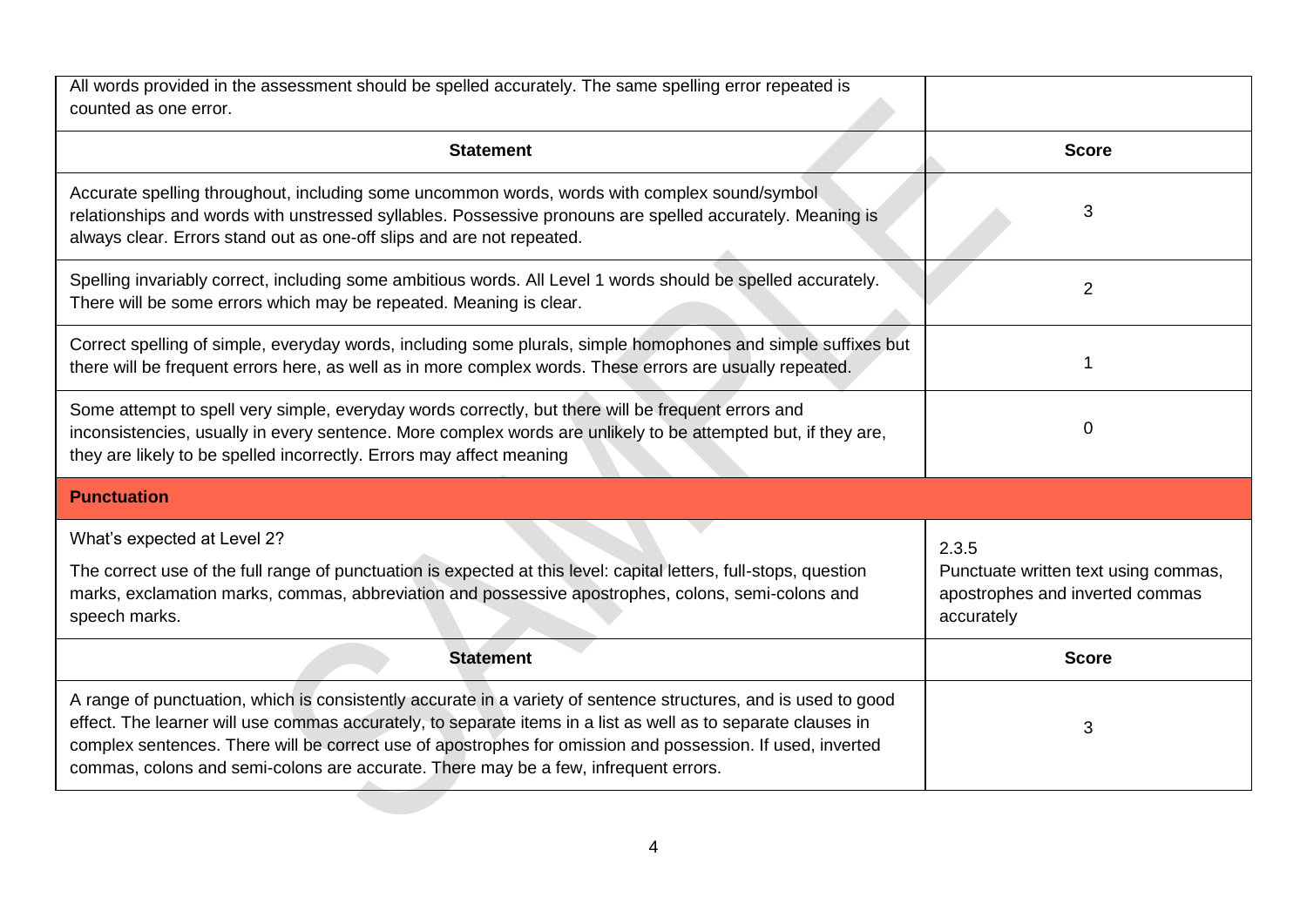| Control of a range of punctuation will be demonstrated. Listing commas should be used accurately but there<br>may be the occasional error in clause separation. Abbreviation apostrophes should be used accurately but<br>there may be some errors in the use of possessive apostrophes. Errors do not undermine meaning.                                                                                                                   | 2                                                                                                                                                  |  |  |
|---------------------------------------------------------------------------------------------------------------------------------------------------------------------------------------------------------------------------------------------------------------------------------------------------------------------------------------------------------------------------------------------------------------------------------------------|----------------------------------------------------------------------------------------------------------------------------------------------------|--|--|
| Some accuracy with punctuation but there will be many errors. There may be a lack of capital letters with<br>proper nouns and random capital letters used mid-sentence for common nouns! The personal pronoun may be<br>lower case more often than not. Also commas may be used for fresh sentences instead of full stops and<br>apostrophes will usually be omitted. Errors may affect meaning.                                            |                                                                                                                                                    |  |  |
| Rare if any accuracy with Level 2 punctuation. There may even be errors with Level 1 punctuation such as<br>frequent absence of capital letters or no capitalisation at all. Commas may be used for fresh sentences instead<br>of full stops. The personal pronoun is usually lower case.                                                                                                                                                   | $\Omega$                                                                                                                                           |  |  |
| <b>Grammar</b>                                                                                                                                                                                                                                                                                                                                                                                                                              |                                                                                                                                                    |  |  |
| What's expected at Level 2?<br>Accurate use of subject/verb agreement.<br>$\bullet$<br>Precise use of tenses.<br>Correct use of syntax and sentence structure.<br>The obvious absence of a word in a sentence, or the inclusion of an unnecessary word, is marked as a syntax<br>error.                                                                                                                                                     | 2.3.6ii<br>Ensure written work is fit for purpose<br>and audience, with accurate grammar<br>that support clear meaning in a range<br>of text types |  |  |
| <b>Statement</b>                                                                                                                                                                                                                                                                                                                                                                                                                            | <b>Score</b>                                                                                                                                       |  |  |
| A range of grammatical constructions are used accurately throughout, sometimes in complex sentences, and<br>add to the effectiveness of the document. Tenses will be 100% correct. Subject/verb agreement will be<br>accurate and will include use of agreements for pronouns and collective nouns. Syntax and sentence structure<br>are accurate and effective. Meaning is clear. Any errors stand out as untypical or 'one-off' mistakes. | 3                                                                                                                                                  |  |  |
| Subject-verb agreement and tense are accurate most of the time. Syntax and sentence structure is mostly<br>accurate with only minor errors. There may be the occasional word absence. Meaning is clear. Errors do not<br>undermine meaning.                                                                                                                                                                                                 | 2                                                                                                                                                  |  |  |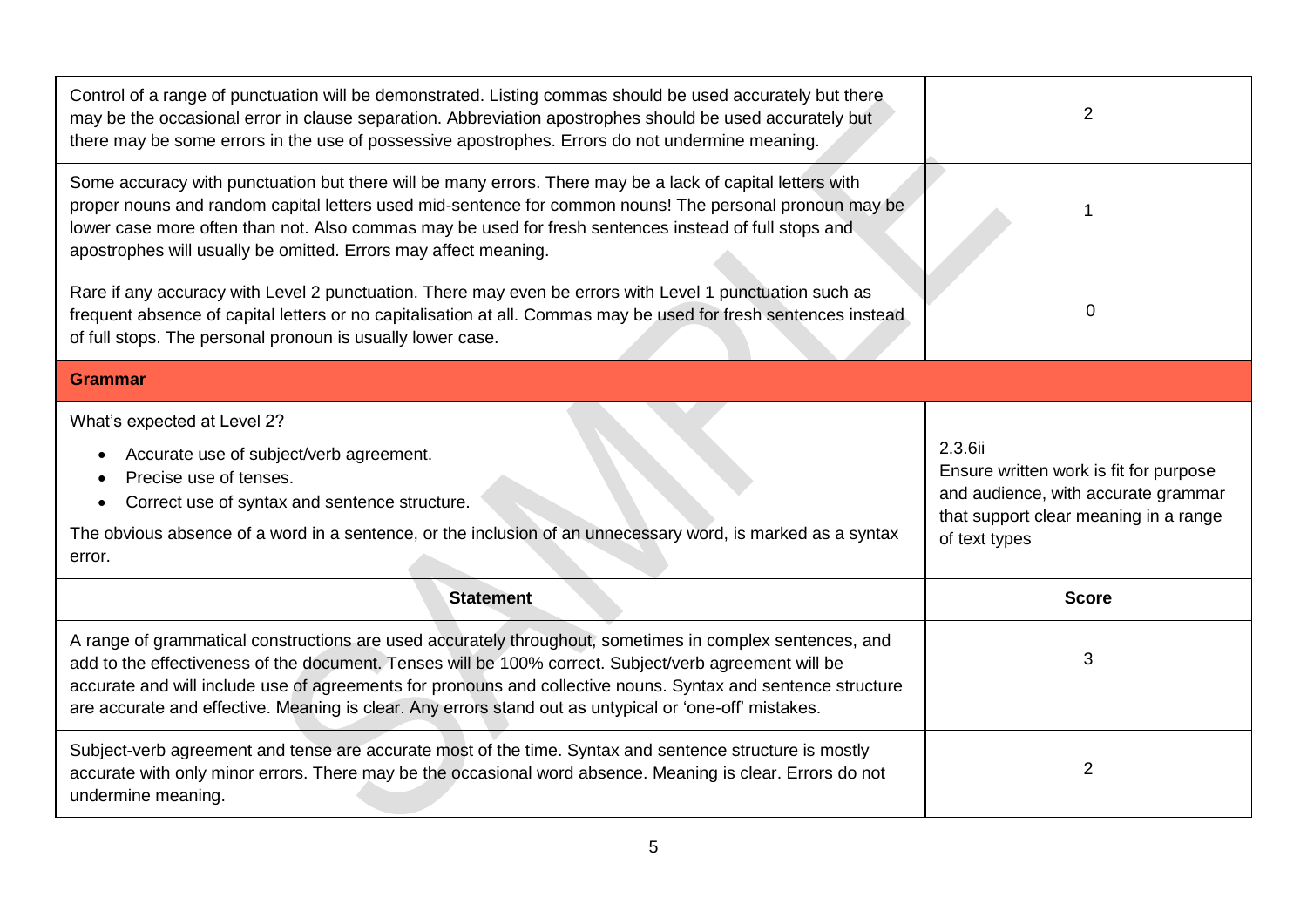| Tense used correctly in some cases but there may be frequent inconsistencies. Subject-verb agreement is<br>correct some of the time. Some weakness in sentence structure, with perhaps some word absences.<br>Inappropriate words may be used, although syntax may be generally accurate. Errors may affect meaning.                                                                                                                                                                                                                                                      |              |                                                                                                                                                           |  |
|---------------------------------------------------------------------------------------------------------------------------------------------------------------------------------------------------------------------------------------------------------------------------------------------------------------------------------------------------------------------------------------------------------------------------------------------------------------------------------------------------------------------------------------------------------------------------|--------------|-----------------------------------------------------------------------------------------------------------------------------------------------------------|--|
| There will be inconsistent use of tense and subject/verb agreement. Sentence structure/syntax will be weak.<br>Errors will probably affect meaning.                                                                                                                                                                                                                                                                                                                                                                                                                       |              | $\mathbf 0$                                                                                                                                               |  |
| <b>Total SPaG marks available:</b>                                                                                                                                                                                                                                                                                                                                                                                                                                                                                                                                        |              | 9                                                                                                                                                         |  |
| Total marks available for Activity 1:                                                                                                                                                                                                                                                                                                                                                                                                                                                                                                                                     | 20           |                                                                                                                                                           |  |
| <b>Activity 2:</b><br>Write a letter of complaint.                                                                                                                                                                                                                                                                                                                                                                                                                                                                                                                        | <b>Marks</b> | <b>Coverage and Range</b>                                                                                                                                 |  |
| <b>Content:</b><br>Award 1 mark for each of the following, up to a maximum of 5 marks<br>The letter should:<br>explain why the candidate is writing, which should include sufficient detail to enable the<br>airline to identify the flight, such as flight number, destination and the date 1 mark<br>give clear and detailed reasons for their complaint:<br>1 mark for a simple explanation with generic reasons<br>2 marks for a full explanation with justified reasons<br>3 marks for a fully comprehensive response<br>provides a request for compensation. 1 mark | 5<br>(max)   | 2.3.1<br>Present information/ideas concisely,<br>logically, and persuasively<br>2.3.2<br>Present information on complex<br>subjects clearly and concisely |  |
| Format, Style and Structure:<br>Award 1 mark for each of the following, up to a maximum of 6 marks<br>The letter should:<br>have a clear structure with writing organised into meaningful paragraphs 1 mark<br>contain complete and complex sentences to convey thoughts and ideas 1 mark<br>٠<br>include the sender's address, the recipient's address and the date 1 mark<br>have a formal salutation and close (Dear Sir or Madam and Yours faithfully) 1 mark                                                                                                         | 6<br>(max)   | 2.3.3<br>Use a range of writing styles for<br>different purposes<br>2.3.4<br>Use a range of sentence structures,<br>including complex sentences, and      |  |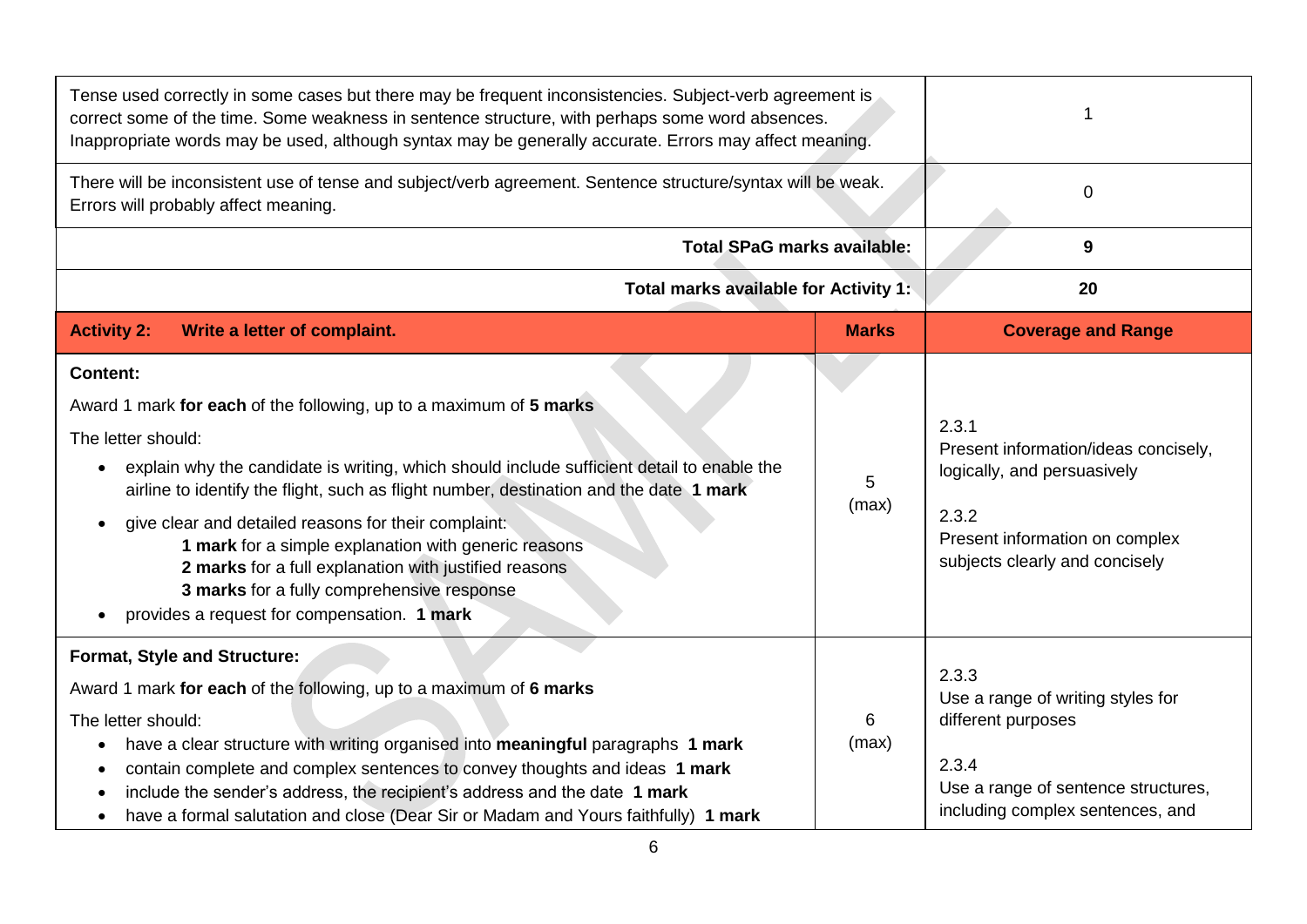| present information about the incurred delay in a logical order of events 1 mark<br>give a clear sense of purpose, employing persuasive language and a tone suitable to the<br>formal audience. 1 mark |                                       | paragraphs to organise written<br>communication effectively |
|--------------------------------------------------------------------------------------------------------------------------------------------------------------------------------------------------------|---------------------------------------|-------------------------------------------------------------|
| (SPaG should be marked as for Activity 1)                                                                                                                                                              | Total SPaG marks available:           | 9                                                           |
|                                                                                                                                                                                                        | Total marks available for Activity 2: | 20                                                          |
|                                                                                                                                                                                                        | <b>Overall marks:</b>                 | 40                                                          |
|                                                                                                                                                                                                        | <b>Pass mark:</b>                     | 29                                                          |
|                                                                                                                                                                                                        |                                       |                                                             |
| <b>Activity 1:</b><br>Write an article.                                                                                                                                                                |                                       |                                                             |

| Activity type: Free response extended writing.                                                       |                                                                                                                                                                                                                                 |                           |                       |  |
|------------------------------------------------------------------------------------------------------|---------------------------------------------------------------------------------------------------------------------------------------------------------------------------------------------------------------------------------|---------------------------|-----------------------|--|
| <b>Skill standard</b>                                                                                | <b>Coverage and Range</b>                                                                                                                                                                                                       | <b>Marks</b><br>available | Total<br>marks        |  |
| Write a range of texts, including<br>extended writing documents,                                     | 2.3.1 - Present information/ideas concisely, logically, and persuasively<br>2.3.2 - Present information on complex subjects clearly and concisely                                                                               | 5                         |                       |  |
| communicating information, ideas<br>and opinions, effectively and<br>persuasively                    | 2.3.3 - Use a range of writing styles for different purposes<br>2.3.4 - Use a range of sentence structures, including complex sentences, and paragraphs<br>to organise written communication effectively                        | 6<br>20<br>9              |                       |  |
|                                                                                                      | 2.3.5 - Punctuate written text using commas, apostrophes and inverted commas accurately<br>2.3.6 (i-ii) - Ensure written work is fit for purpose and audience, with accurate spelling and<br>grammar that support clear meaning |                           |                       |  |
| <b>Activity 2:</b><br>Write a letter of complaint.<br>Activity type: Free response extended writing. |                                                                                                                                                                                                                                 |                           |                       |  |
| <b>Skill standard</b>                                                                                | <b>Coverage and Range</b>                                                                                                                                                                                                       | <b>Marks</b><br>available | <b>Total</b><br>marks |  |
| Write a range of texts, including<br>extended writing documents,                                     | 2.3.1 - Present information/ideas concisely, logically, and persuasively<br>2.3.2 - Present information on complex subjects clearly and concisely                                                                               | 5                         | 20                    |  |